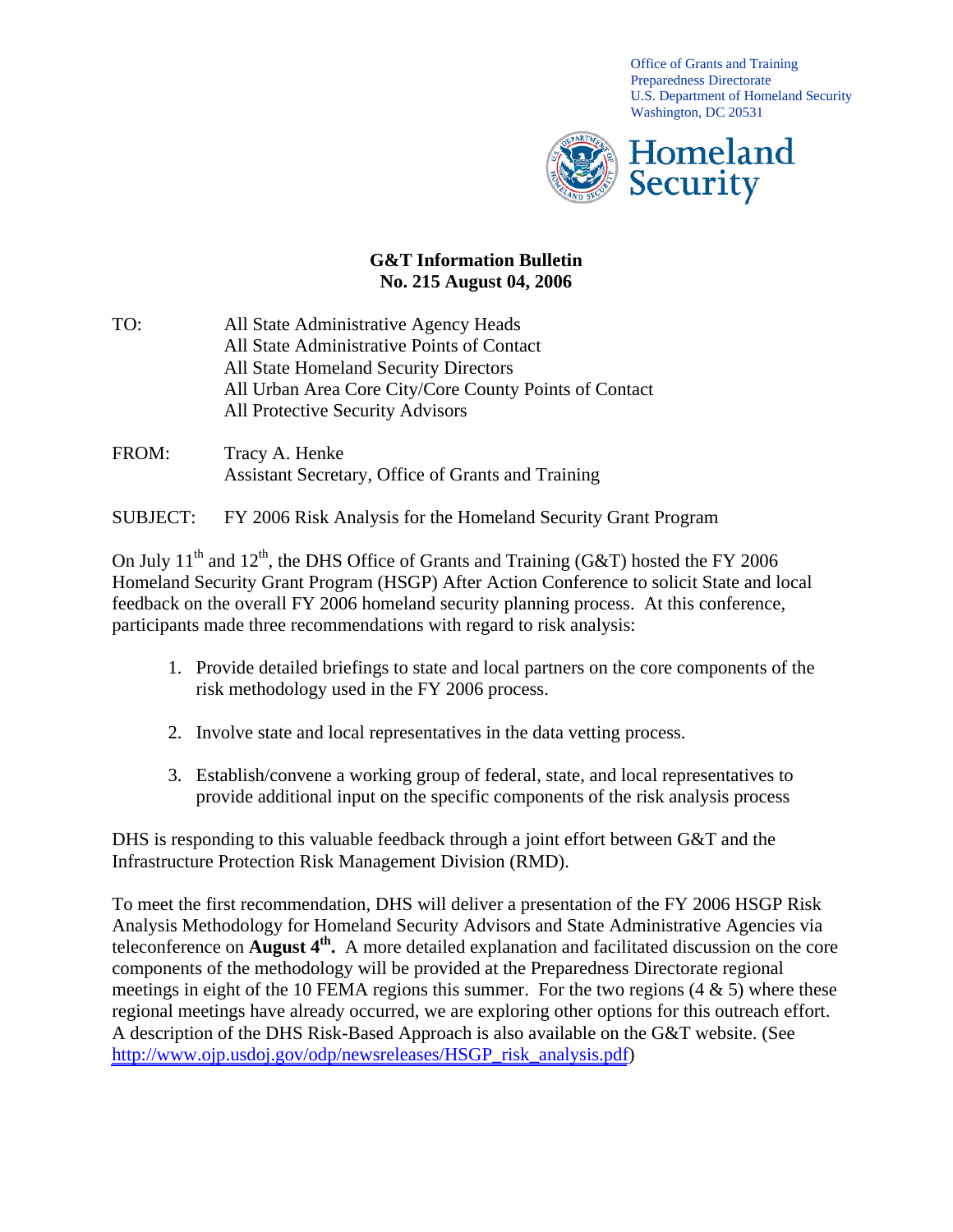To meet the second recommendation, DHS is providing all States and 90 candidate areas with immediate visibility of the asset data used in the FY 2006 HSGP risk calculation<sup>12</sup>. This will be done through a web-accessible system (iMapData). It is important to understand that only asset information used in the asset risk portion of the equation will appear, and that data does not represent all infrastructures in the jurisdiction, but those infrastructures that met the threshold values set in particular asset types. Attachment A lists the 90 candidate areas considered in the UASI risk analysis. Attachment B describes the asset data and the thresholds used.

Each State Administrative Agency (SAA) should coordinate the selection of **up to two designated individuals for each State, Territory, and candidate area** included in the risk analysis<sup>3</sup> to receive iMapData accounts. These individuals will also be able to provide corrections and additions through the iMapData system to DHS for consideration in the risk analysis. All feedback must be submitted by **August 18th** to be considered for the FY 2007 analysis.

The individuals must be State, Territory, or Urban Area employees, or contractors working directly for the agency<sup>4</sup>. In some cases, an individual may be granted access to multiple candidate areas. Ideally, people who already have iMapData accounts<sup>5</sup> will be designated as they are already familiar with the system. Attachment C provides a current list of active iMapData users.

Please email the following information for each designated individual to Lauren Fernandez at [Lauren.Fernandez@dhs.gov](mailto:Lauren.Fernandez@dhs.gov) 

- Name (first, last)
- Organization
- Email address
- Address (street, city, state, zip)
- Phone number

 $\overline{a}$ 

- Specify if the individual already has a DHS iMapData account (see Attachment C)
- Specify what access should be granted: which state and/or candidate areas (see Attachment A)

Upon receipt of this information, each designated individual will be provided with a notice of account activation and instructions on the use of the iMapData system.

<sup>&</sup>lt;sup>1</sup> The asset data used in the FY 2006 HSGP risk calculation was a snapshot taken in October 2005 and does not include any information provided to DHS since that time.<br><sup>2</sup> Note that the asset data used in this risk analysis is not pulled exclusively from the National Asset Database

<sup>(</sup>NADB). The NADB was one of many data sources queried to provide data for the analysis. Very limited infrastructure information was available on US Trust Territories. <sup>3</sup>

<sup>&</sup>lt;sup>3</sup> Urban Area Working Groups should identify individuals for access to the Urban Area risk data and communicate this to the SAA.

<sup>&</sup>lt;sup>4</sup> Designated individuals cannot share their login information, and are responsible for maintaining the security of the For Official Use Only (FOUO) asset data to which they have access. They may display the data for others in their state or urban area who have a need to know.

 $<sup>5</sup>$  iMapData accounts have been provided by DHS to states free of charge since March of 2003.</sup>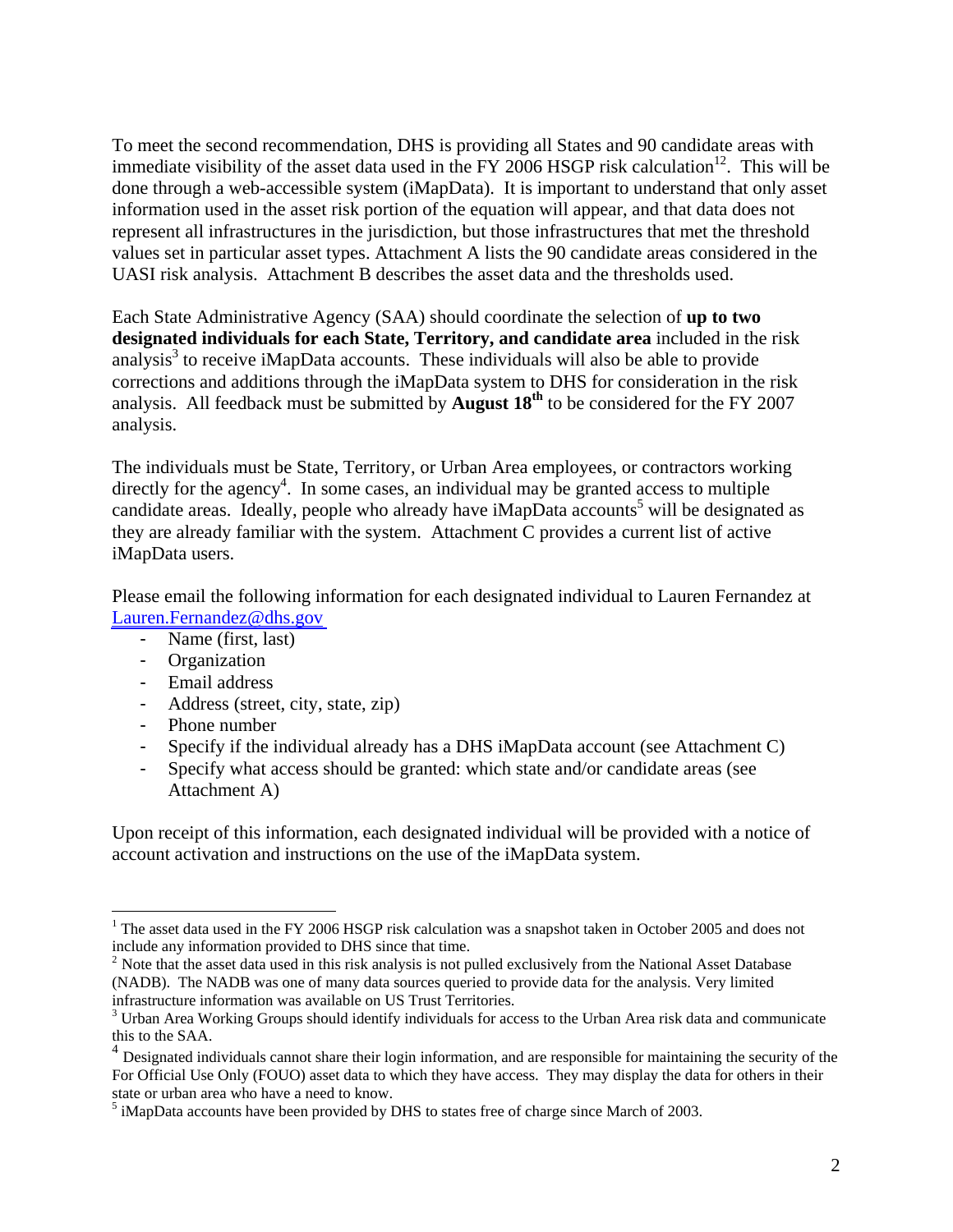To meet the third recommendation, DHS will open discussion on the specific components of the risk analysis process with dialogue at the regional meetings. DHS is also exploring how to establish additional channels for input over time.

Questions on this information bulletin may be directed to the G&T Centralized Scheduling and Information Desk at [askcsid@dhs.gov](mailto:askcsid@dhs.gov) or 1-800-368-6498.

> **Attachments B and C are For Official Use Only. These attachments will not be posted on the G&T Website.**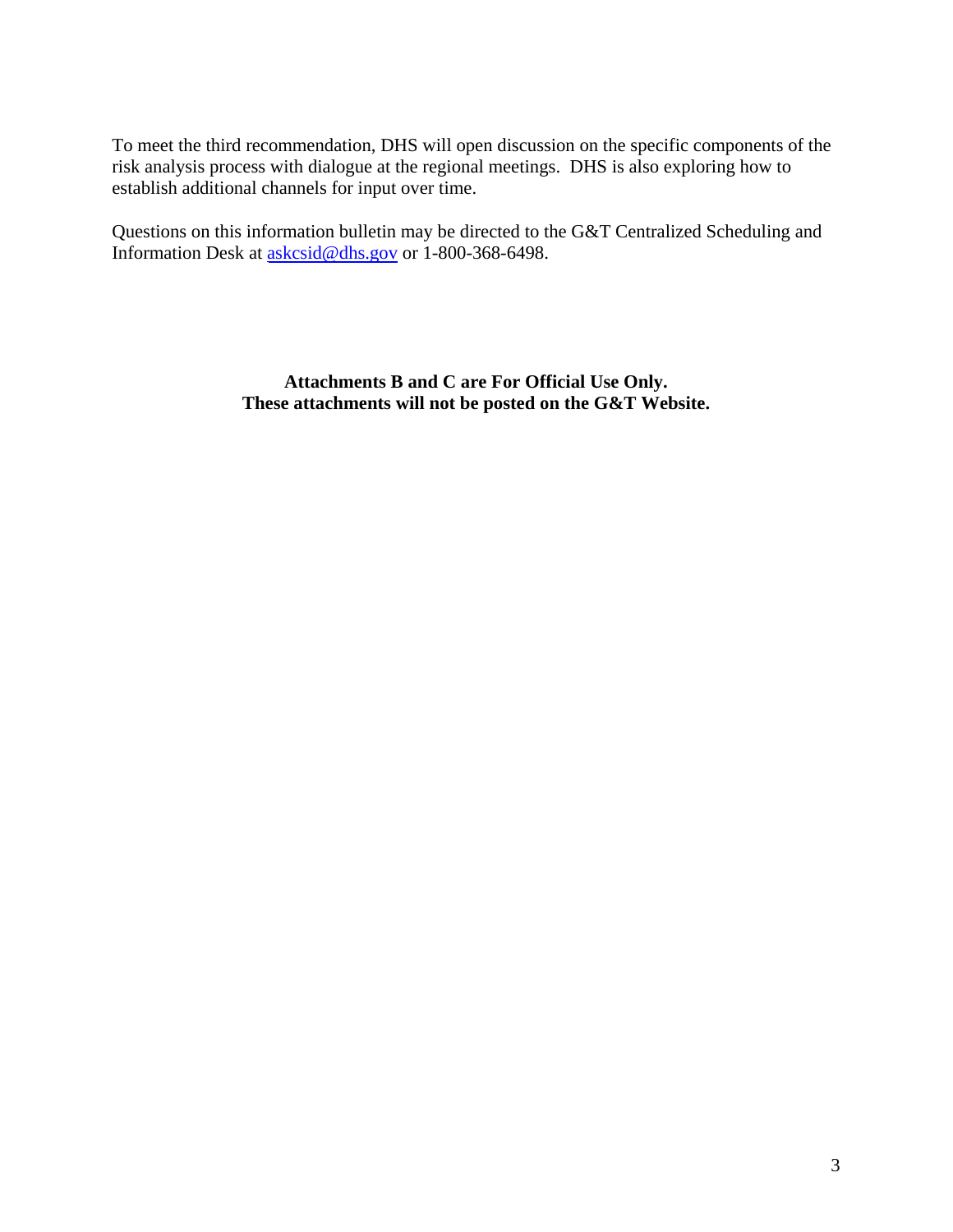#### **Attachment A States and Candidate Areas included in the FY 2006 HSGP Risk Analysis**

As described in Information Bulletin #200, all cities with a population greater than 100,000 and any city with reported threat data during the past year were included in the risk calculation. Cities on the list with shared city boundaries were combined into a single entity for data count purposes. A 10-mile buffer was then drawn from the border of that city or combined entity to establish the geographical area in which data was evaluated. These areas are listed below. Each State may identify up to two individuals from each candidate area for access to the asset data.

| <b>State</b>   | <b>Candidate Area</b>   | <b>State</b>             | <b>Candidate Area</b>       | <b>State</b> | <b>Candidate Area</b>              |
|----------------|-------------------------|--------------------------|-----------------------------|--------------|------------------------------------|
| AK             | Anchorage               | IL                       | Aurora-IL Area              | <b>OH</b>    | Cincinnati                         |
| AL             | Birmingham              | $\rm IL$                 | Chicago                     | <b>OH</b>    | Cleveland                          |
| AL             | Montgomery              | IN                       | Fort Wayne                  | OH           | Columbus                           |
| AZ             | Phoenix Area            | IN                       | Indianapolis                | OH           | Hebron                             |
| AZ             | Tucson                  | <b>KS</b>                | Wichita                     | <b>OH</b>    | Oak Harbor                         |
| CA             | Bakersfield             | <b>KSMO</b>              | Kansas City KS & MO<br>Area | OH           | Toledo Area                        |
| CA             | Fresno                  | KY                       | Lexington-Fayette           | OK           | Oklahoma City Area                 |
| CA             | Lancaster-CA Area       | KY                       | Louisville                  | OK           | Tulsa                              |
| CA             | Lodi                    | LA                       | <b>Baton Rouge</b>          | <b>ORWA</b>  | Portland OR & Vancouver WA<br>Area |
| <b>CA</b>      | Los Angeles Area        | LA                       | New Orleans                 | PA           | Masontown                          |
| CA             | Modesto                 | <b>MA</b>                | <b>Boston Area</b>          | PA           | Philadelphia                       |
| CA             | Ontario CA Area         | MD                       | Annapolis                   | PA           | Pittsburgh                         |
| CA             | Orange-CA Area          | MD                       | <b>Baltimore</b>            | PR           | Bayamon                            |
| CA             | Riverside Area          | MI                       | Detroit Area                | PR           | San Juan Area                      |
| CA             | Sacramento Area         | <b>MN</b>                | Minneapolis-St.Paul<br>Area | <b>TN</b>    | Memphis                            |
| CA             | San Diego Area          | <b>MO</b>                | St. Louis                   | <b>TN</b>    | Nashville-Davidson                 |
| CA             | San Francisco Area      | NC                       | Charlotte                   | <b>TX</b>    | Austin                             |
| CA             | Stockton                | <b>NC</b>                | Greensboro                  | <b>TX</b>    | Corpus Christi                     |
| CA             | Ventura Area            | NC                       | Raleigh Area                | <b>TX</b>    | Dallas Area                        |
| CO             | Colorado Springs        | <b>NE</b>                | Lincoln                     | <b>TX</b>    | El Paso                            |
| CO             | Denver Area             | <b>NE</b>                | Omaha                       | <b>TX</b>    | Houston Area                       |
| DC             | National Capital Region | NJ                       | <b>Atlantic City</b>        | <b>TX</b>    | Laredo                             |
| FL             | Daytona Beach           | <b>NJ</b>                | Newark Area                 | <b>TX</b>    | Lubbock                            |
| FL             | Fort Lauderdale Area    | NM                       | Albuquerque                 | <b>TX</b>    | San Antonio                        |
| FL             | Jacksonville            | <b>NV</b>                | Henderson                   | UT           | Salt Lake City Area                |
| <b>FL</b>      | Miami Area              | <b>NV</b>                | Las Vegas Area              | <b>VA</b>    | Norfolk Area                       |
| FL             | Orlando                 | <b>NY</b>                | <b>Buffalo</b>              | <b>VT</b>    | Burlington                         |
| FL             | Tampa Area              | $\ensuremath{\text{NY}}$ | New York City Area          | <b>WA</b>    | Seattle Area                       |
| GA             | Atlanta                 | <b>NY</b>                | Rochester                   | WI           | Madison                            |
| H <sub>I</sub> | Honolulu                | OH                       | Akron                       | WI           | Milwaukee                          |